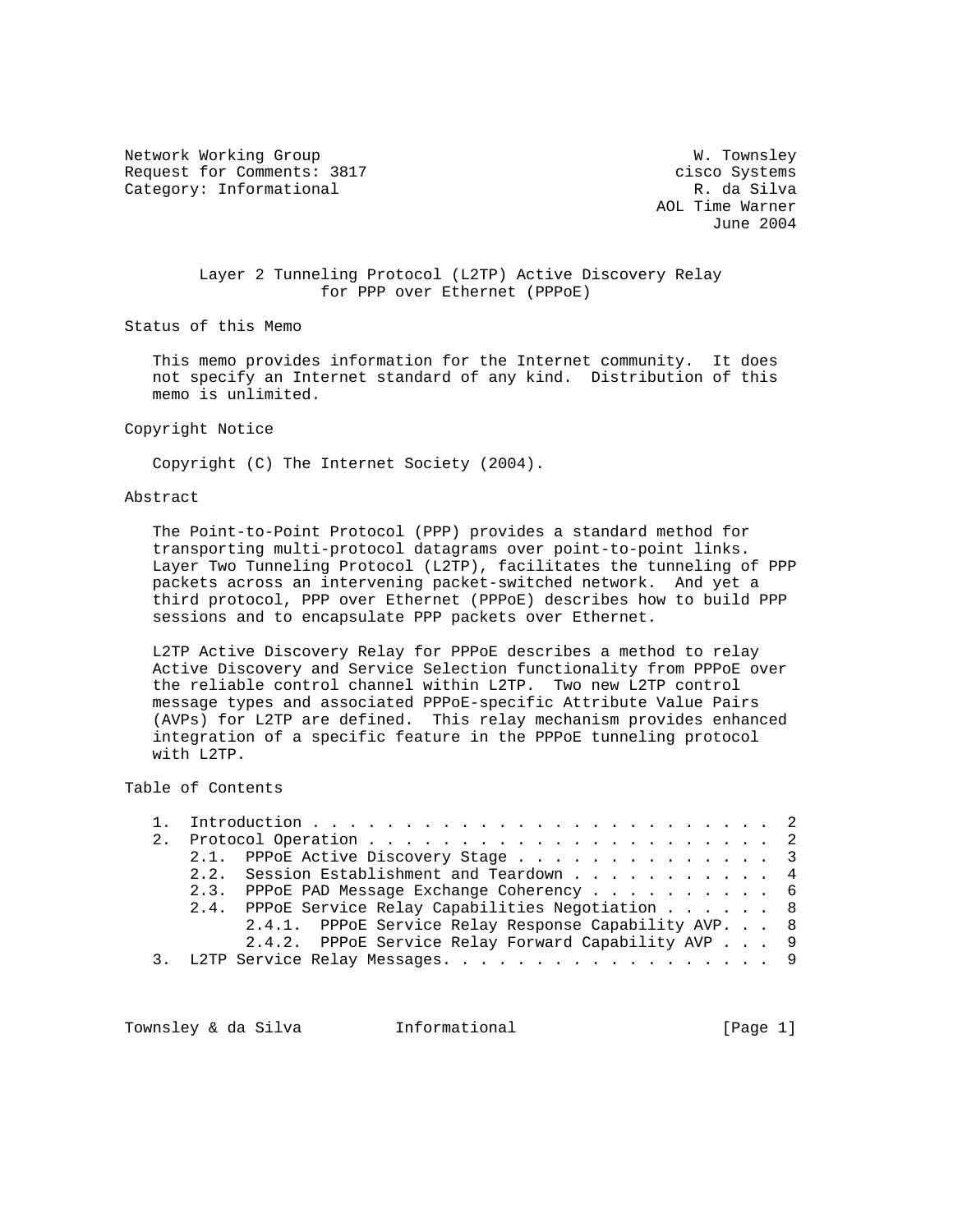|                | 3.1. Service Relay Request Message (SRRQ) 9                     |  |  |  |  |  |  |  |  |  |  |  |  |
|----------------|-----------------------------------------------------------------|--|--|--|--|--|--|--|--|--|--|--|--|
|                | 3.2. Service Relay Reply Message (SRRP) 10                      |  |  |  |  |  |  |  |  |  |  |  |  |
| 4.             |                                                                 |  |  |  |  |  |  |  |  |  |  |  |  |
| 5.             |                                                                 |  |  |  |  |  |  |  |  |  |  |  |  |
| б.             |                                                                 |  |  |  |  |  |  |  |  |  |  |  |  |
| 7 <sub>1</sub> |                                                                 |  |  |  |  |  |  |  |  |  |  |  |  |
| $\mathsf{R}$   |                                                                 |  |  |  |  |  |  |  |  |  |  |  |  |
|                | 8.1. Normative References 12                                    |  |  |  |  |  |  |  |  |  |  |  |  |
|                | 8.2. Informative References 12                                  |  |  |  |  |  |  |  |  |  |  |  |  |
|                | Appendix A: PPPoE Relay in Point to Multipoint Environments. 13 |  |  |  |  |  |  |  |  |  |  |  |  |
|                | Appendix B: PAD Message Exchange Coherency Examples. 13         |  |  |  |  |  |  |  |  |  |  |  |  |
|                |                                                                 |  |  |  |  |  |  |  |  |  |  |  |  |
|                |                                                                 |  |  |  |  |  |  |  |  |  |  |  |  |
|                |                                                                 |  |  |  |  |  |  |  |  |  |  |  |  |

### 1. Introduction

 PPPoE [1] is often deployed in conjunction with L2TP [2] to carry PPP [3] frames over a network beyond the reach of the local Ethernet network to which a PPPoE Host is connected. For example, PPP frames tunneled within PPPoE may be received by an L2TP Access Concentrator (LAC) and then tunneled to any L2TP Network Server (LNS) reachable via an IP network.

 In addition to tunneling PPP over Ethernet, PPPoE defines a simple method for discovering services offered by PPPoE Access Concentrators (PPPoE AC) reachable via Ethernet from the PPPoE Host. Since the packets used in this exchange are not carried over PPP, they are not tunneled with the PPP packets over L2TP, thus the discovery negotiation cannot extend past the LAC without adding functionality.

 This document describes a simple method for relaying PPPoE Active Discovery (PAD) messages over L2TP by extracting the PAD messages and sending them over the L2TP control channel. After the completion of setup through the processing of PAD messages, PPP packets arriving via PPPoE are then tunneled over L2TP in the usual manner as defined in L2TP [2]. Thus, there are no data plane changes required at the LAC or LNS to support this feature. Also, by utilizing the L2TP control channel, the PPPoE discovery mechanism is transported to the LNS reliably, before creation of any L2TP sessions, and may take advantage of any special treatment applied to control messages in transit or upon receipt.

### 2. Protocol Operation

 The key words "MUST", "MUST NOT", "REQUIRED", "SHALL", "SHALL NOT", "SHOULD", "SHOULD NOT", "RECOMMENDED", "MAY", and "OPTIONAL" in this document are to be interpreted as described in RFC 2119 [4].

Townsley & da Silva **Informational** 100 (Page 2)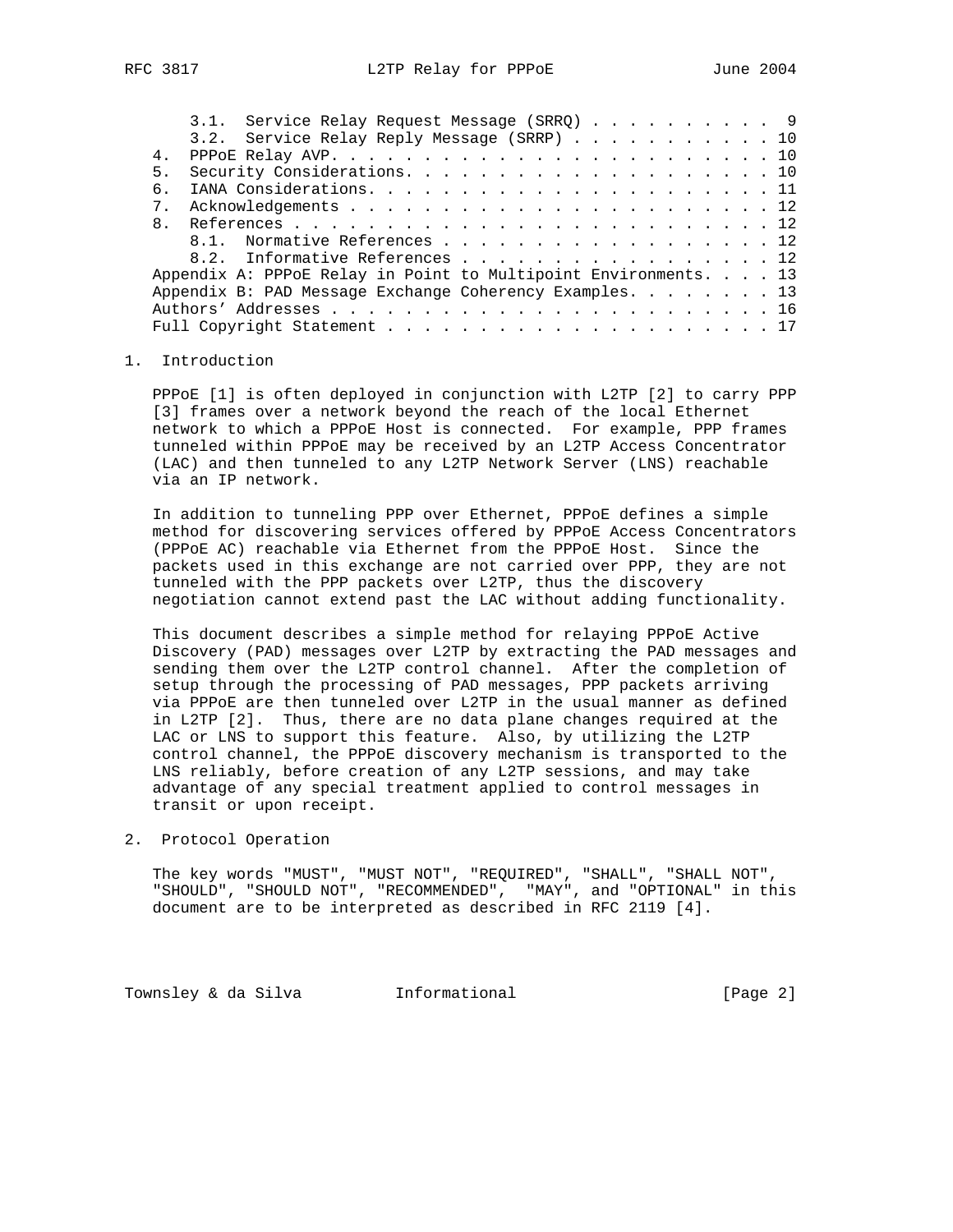When PPPoE PAD messages are received at a PPPoE Access Concentrator, the messages are passed over the L2TP control connection via a newly defined Service Relay Request Message (SRRQ) on an established tunnel (Section 3.1). When received, the PPPoE PAD message is processed at the L2TP node, or relayed to another L2TP node or PPPoE Access Concentrator. PPPoE PAD messages sent as replies are handled in a similar manner over a newly defined Service Relay Reply Message (SRRP) (Section 3.2).

## 2.1. PPPoE Active Discovery Stage

 When a PPPoE Active Discovery Initiation packet (PADI) is received by an L2TP LAC that is providing PPPoE Service Relay, the PADI MUST be packaged in its entirety (including the Ethernet MAC header) within the PPPoE Relay AVP and transmitted over established L2TP Control Connection(s) associated with the interface on which the PADI arrived.

 The PPPoE Relay AVP is sent via the Service Relay Request Message (SRRQ) defined in Section 3. The SRRQ message MUST NOT be sent to an L2TP node which did not include the PPPoE Service Relay Response Capability AVP during control connection establishment. If no acceptable control connection is available or cannot be created, PPPoE PAD operation MUST be handled locally by some means (including intentionally ignoring the PPPoE PAD message, though this must be a deliberate act).

 It is a matter of local policy as to which control connections will be established for relay and associated with a given interface, and when the Control Connections will be established. For instance, an implementation may "nail up" a control connection to a particular L2TP destination and associate the connection with an interface over which PPPoE PADI packets will arrive. Alternatively, an implementation might dynamically establish a Control Connection to a predetermined destination upon receipt of a PADI, or upon receipt of a PADI from a particular source.

 Upon receipt of the SRRQ, the included PPPoE PADI message MUST be processed as described in [3], be relayed to another L2TP control connection, or be relayed to another PPPoE AC.

 After processing of a PADI, any resultant PPPoE Active Discovery Offer packet (PADO) MUST be encapsulated in a PPPoE Relay AVP and delivered via the Service Relay Reply Message (SRRP) to the sender of the SRRQ.

Townsley & da Silva informational (Page 3)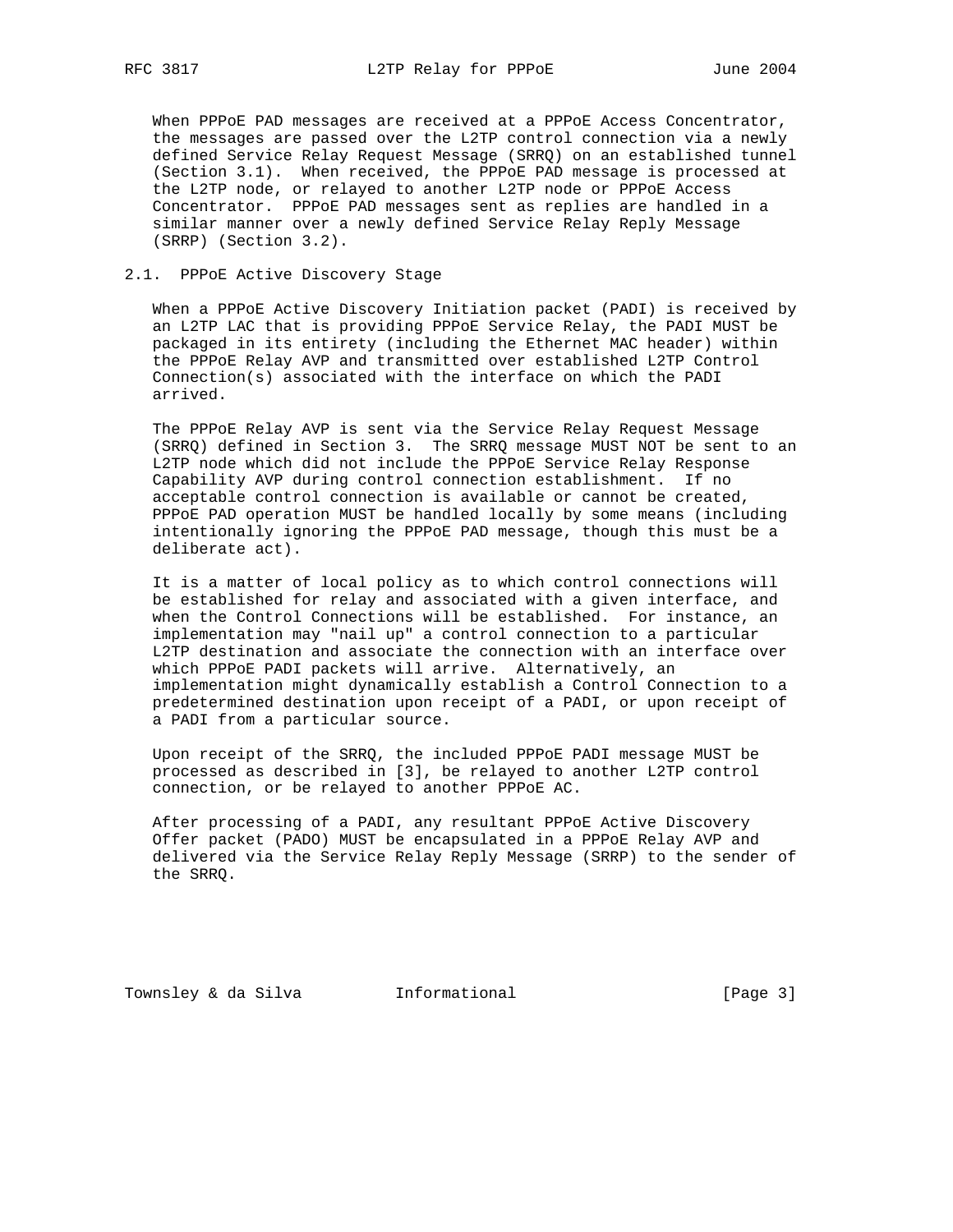Upon receipt of an SRRP message with relayed PADO, a LAC MUST send the encapsulated PADO message to the corresponding PPPoE Host. The source MAC address of the PADO message MUST be one which the LAC will respond to, perhaps requiring substitution of its own MAC address.

 In each exchange above, the PPPoE Host-Uniq TAG or AC-Cookie TAG MUST be used as described in Section 2.3.

 Following is an example of the PAD exchange between a PPPoE Host, LAC and LNS up to this point, assuming the L2TP Control Connection has already been established. Examples that include AC-Cookie TAG and Host-Uniq TAG operation are included in the Appendix.

| PPPOE Host |                   | LAC |                                              | Tunnel Switch |                                              | LNS |
|------------|-------------------|-----|----------------------------------------------|---------------|----------------------------------------------|-----|
|            | PADI ->           |     |                                              |               |                                              |     |
|            |                   |     | $SRRO (w/PADI)$ -><br>$\leq$ SRRP $(w/PADO)$ |               | $SRRO (w/PADI)$ -><br>$\leq$ SRRP $(w/PADO)$ |     |
|            | $\leftarrow$ PADO |     |                                              |               |                                              |     |

2.2. Session Establishment and Teardown

 When a LAC that is providing the PPPoE Service Relay feature receives a valid PPPoE Active Discovery Request packet (PADR), the LAC MUST treat this as an action for creation of a Incoming Call Request (ICRQ) as defined in [2]. The resultant ICRQ message MUST contain the PPPoE Relay AVP containing the PADR in its entirety.

 Upon receipt of an L2TP ICRQ message, the LNS parses the PADR message as described in [3]. If this is an acceptable PPPoE service connection (e.g., the Service-Name-Error TAG would not be included in a PPPoE Active Discovery Session-confirmation packet (PADS) response), the L2TP Incoming-Call-Reply (ICRP) message that is sent to the LAC includes the resultant PPPoE PADS encapsulated within the PPPoE Relay AVP. If the service is unacceptable, the PADS with a Service-Name-Error Tag is delivered via the Relay Session AVP within a Call-Disconnect-Notify (CDN) message, which also tears down the L2TP session. The PPPoE PADS SESSION\_ID in the PPPoE Relay AVP MUST always be zero as it will be selected and filled in by the LAC.

 Upon receipt of an ICRP with the PPPoE Relay AVP, the LAC parses the PADS from the AVP, inserts a valid PPPoE SESSION\_ID, and responds to the PPPoE Host with the PADS. The MAC address of the PADS MUST be the same one was utilized during the PADI/PADO exchange described above. The LAC also completes the L2TP session establishment by sending an Incoming-Call-Connected (ICCN) to the LNS and binds the

Townsley & da Silva 1nformational 100 (Page 4)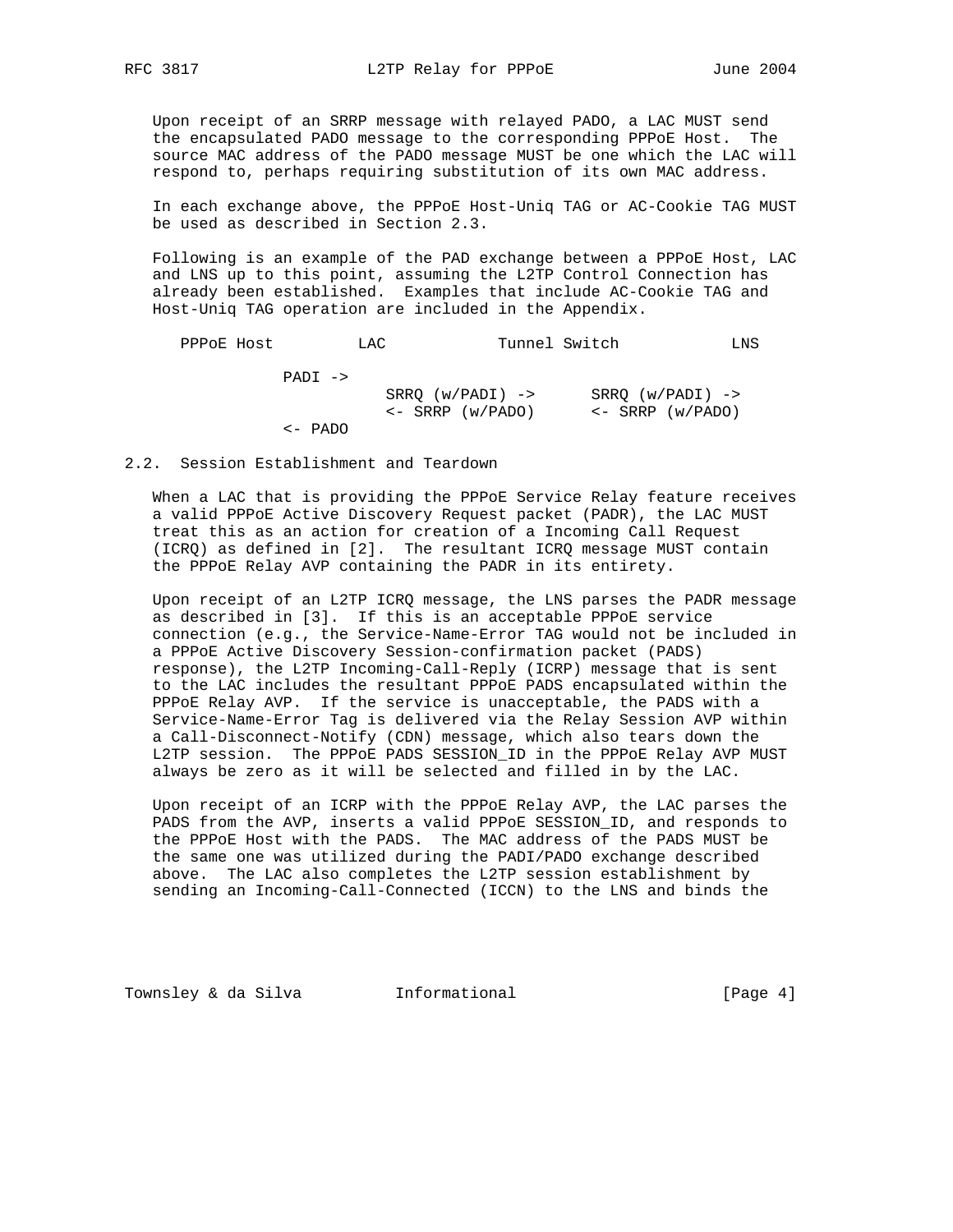L2TP session with the PPPoE session. PPP data packets may now flow between the PPPoE session and the L2TP session in the traditional manner.

 If the L2TP session is torn down for any reason, the LAC MUST send a PPPoE Active Discovery Terminate packet (PADT) to the host to indicate that the connection has been terminated. This PADT MAY be received from the LNS via the PPPoE Relay AVP within a CDN message if this was a graceful shutdown initiated by the PPPoE subsystem at the LNS. As with the PADS, the SESSION\_ID in the PADT message is zero until filled in with the proper SESSION\_ID at the LAC.

 If the LAC receives a PADT from the PPPoE Host, the L2TP session MUST be shut down via the standard procedures defined in [2]. The PADT MUST be sent in the CDN message to the LNS via the PPPoE Relay AVP. If the PPPoE system at the LNS disconnects the session, a PADT SHOULD be sent in the CDN. In the event that the LAC receives a disconnect from L2TP and did not receive a PADT, it MUST generate a properly formatted PADT and send it to the PPPoE Host as described in [3].

Session Establishment

PPPOE Host LAC Tunnel Switch LNS PADR -> ICRQ (w/PADR) ->  $ICRQ (w/PADR)$  -> <- ICRP (w/PADS) <- ICRP (w/PADS) <- PADS ICCN -> ICCN -> Session Teardown (LNS Initiated) PPPoE Host LAC Tunnel Switch LNS <- CDN (w/PADT) <- CDN (w/PADT) <- PADT Session Teardown (Host Initiated) PPPOE Host LAC Tunnel Switch LNS PADT ->  $CDN (w/PADT)$  ->  $CDN (w/PADT)$  ->

Townsley & da Silva **Informational** 100 (Page 5)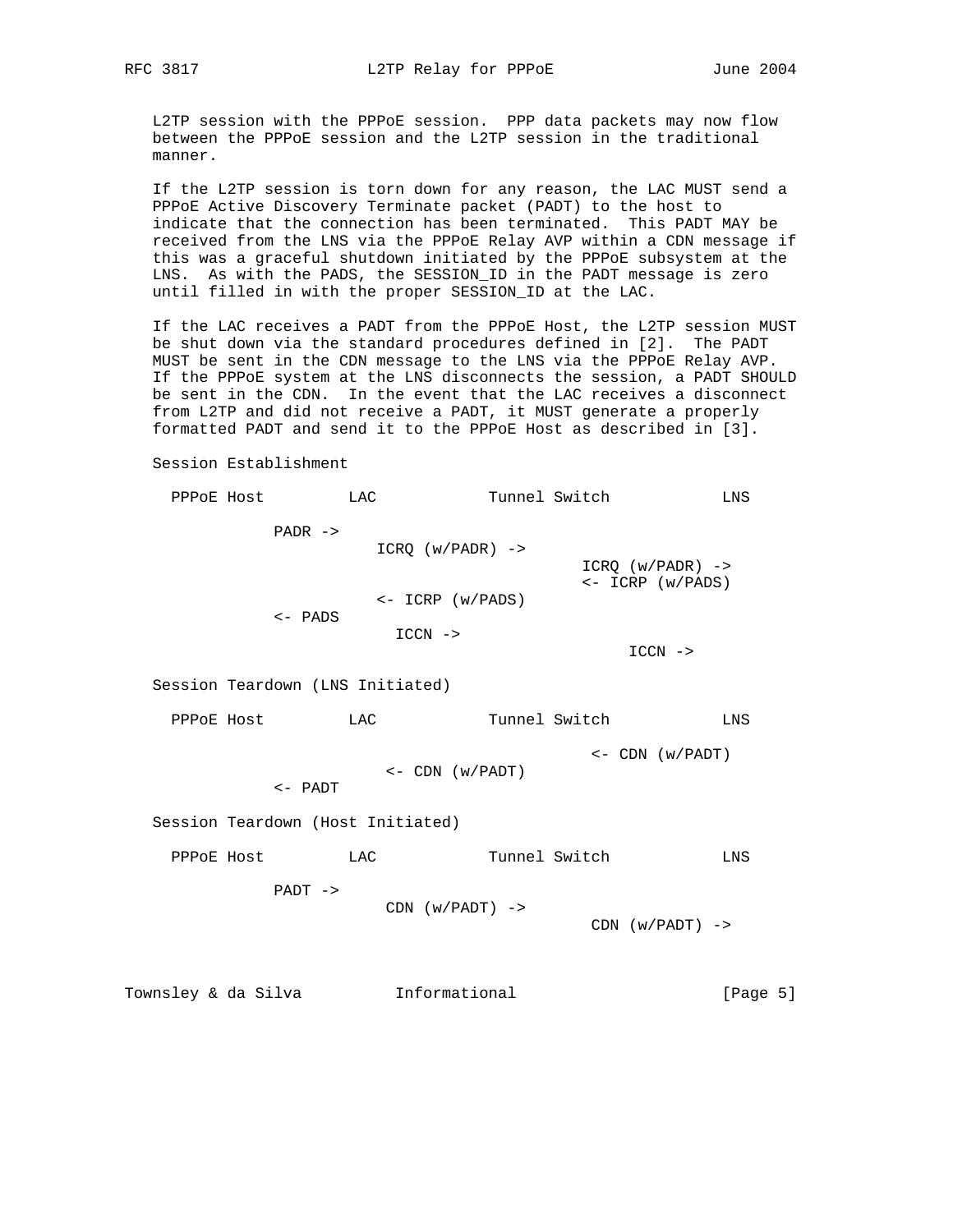# 2.3. PPPoE PAD Message Exchange Coherency

 PPPoE PAD messages will arrive from multiple ethernet interfaces and be relayed across multiple L2TP control connections. In order to track which PAD messages must be sent where, we utilize the Host-Uniq TAG and AC-Cookie TAG. Each are used in the same manner, depending on which PAD message is being sent or replied to. Both take advantage of the fact that any PAD message sent as a reply to another PAD message MUST echo these TAGs in their entirety [3].

 For purposes of this discussion, it is useful to define two "directions" which PAD messages will traverse during a relayed PPPoE PAD message exchange. Thus, for the following example,

"Upstream" ----------------------->

PPPoE Host ------ LAC ----- Tunnel Switch ------ LNS

<--------------------- "Downstream"

 PAD messages being sent from the PPPoE Host, through the LAC, Tunnel Switch, and LNS, are defined to be traversing "Upstream." PAD messages being sent in the opposite direction are defined to be traversing "Downstream."

Consider further, the following observation for this example:

 PAD messages that are sent Upstream: PADI, PADR, PADT PAD messages that are sent Downstream: PADO, PADS, PADT

 Also, there is a request/response connection between the PADI and PADO which must be linked with some common value. Similarly, there is a request/response connection between PADO and PADR. The PADS is sent on its own with no response, but must be delivered to the sender of the PADR. The PADT must be sent with the same SESSION\_ID as established in the PADS.

 The goal for PAD message exchange coherency is to ensure that the connections between the PADI/PADO, PADO/PADR, and PADR/PADS and PADS/PADT all remain intact as the PAD messages are relayed from node to node.

 The basic mechanism for ensuring this for PADI, PADO, and PADR messages is the AC-Cookie TAG and Host-Uniq TAG. Both of these TAGs are defined as arbitrary data which must be echoed in any message sent as a response to another message. This is the key to tying these PAD messages together at each hop. The following two rules makes this possible:

Townsley & da Silva **Informational** (Page 6)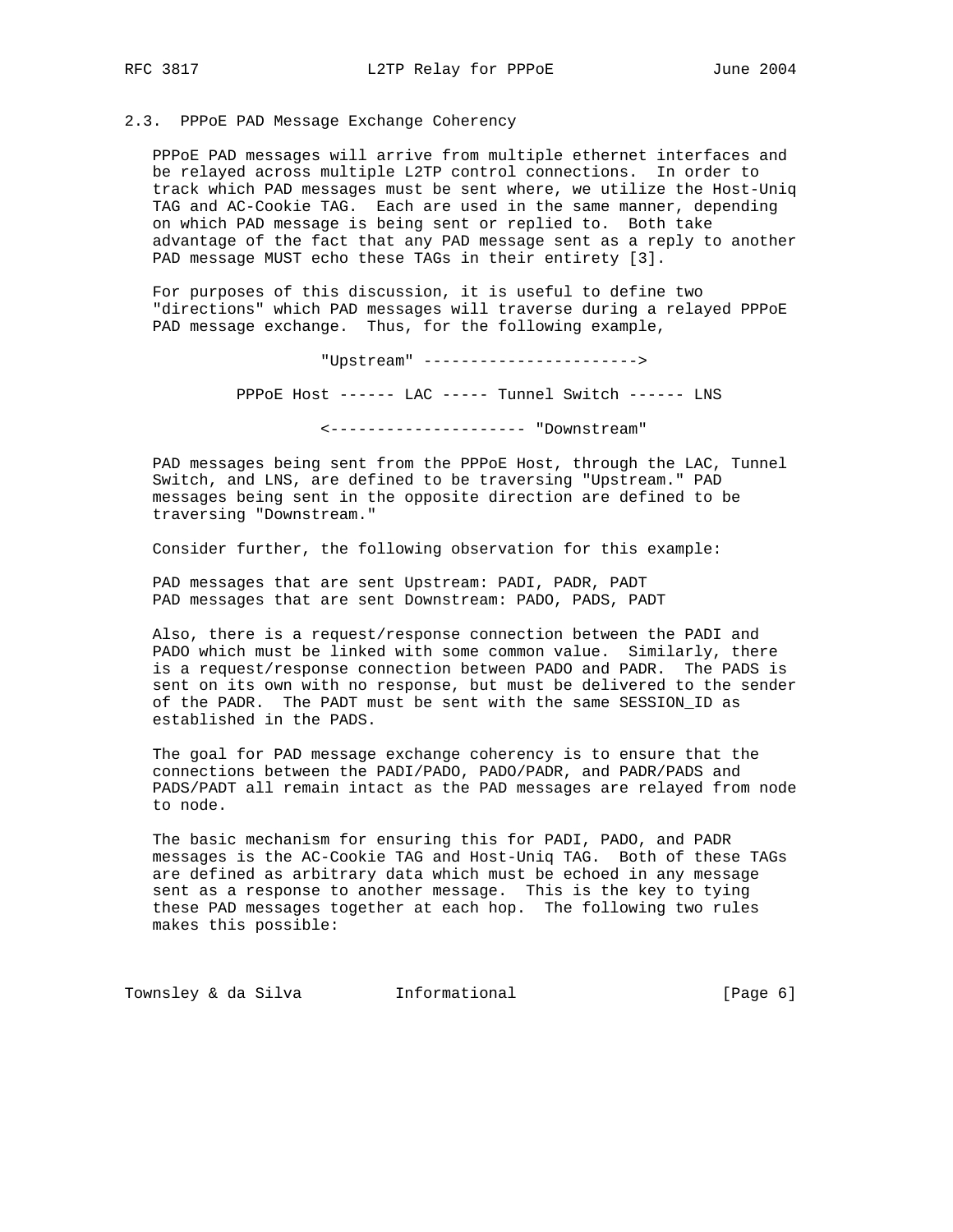For PAD messages that are sent Upstream, a new Host-Uniq TAG MUST be inserted at each relaying node before the PAD message is forwarded. There SHOULD be at most one Host-Uniq TAG per PAD message.

 For PAD messages being sent Downstream, a new AC-Cookie TAG MUST be inserted at each relaying node before the PAD message is forwarded. There SHOULD be at most one AC-Cookie TAG per PAD message. Additionally, for an LNS receiving multiple PAD messages from upstream, there SHOULD be at most one PAD message forwarded downstream per received SRRP Message. In other words, there SHOULD be exactly one PPPoE Relay AVP per L2TP SRRP Message.

 The exception here is the PADS, which cannot carry an AC-Cookie TAG (and, thankfully, doesn't need to), and the PADT. We will discuss these later in this section. Using the above rules, PADI, PADO, and PADR messages may be relayed through an arbitrary number of nodes, each inserting its own value to link a message response that it might receive.

 In order to implement this exchange without tying up resources at each L2TP node, it is desirable to not require ephemeral state at each node waiting for a message response from each forwarded PAD message. This is achievable if one is willing to be very intelligent about the values that will be sent in the PPPoE TAGs used for message coherency. Given that the TAGs are of arbitrary size and composition and are always echoed in their entirety, one may use the information here to map any next relay hop information. For example, the L2TP Tunnel ID (Control Connection ID) could be encoded in the TAG in order to identify where to relay the message when it arrives. If one chooses this method, the encoding MUST incorporate some method of encryption and authentication of the value. Note that this is a relatively simple proposition given that it is only the source of the encrypted and data that will ever need to decrypt and authenticate the value upon receipt (thus, no key exchanges are necessary, and any of a myriad of algorithms may be chosen). Note that individual TAGs MUST never exceed 255 octets in length, and the length of an entire PPPoE message MUST never exceed the maximum segment size of the underlying ethernet. In the event that a TAG exceeds 255 octets in length, a compression scheme which may include storage of state at an L2TP node may be necessary before constructing a new TAG.

 The PADS and PADT messages do not rely on the AC-Cookie TAG or Host- Uniq TAG for directing to the proper node. As described in Section 2.2, the L2TP session is created upon receipt of a valid PADR at the L2TP LAC. Since the PADS is sent as an AVP on this message exchange,

Townsley & da Silva **Informational** 100 (Page 7)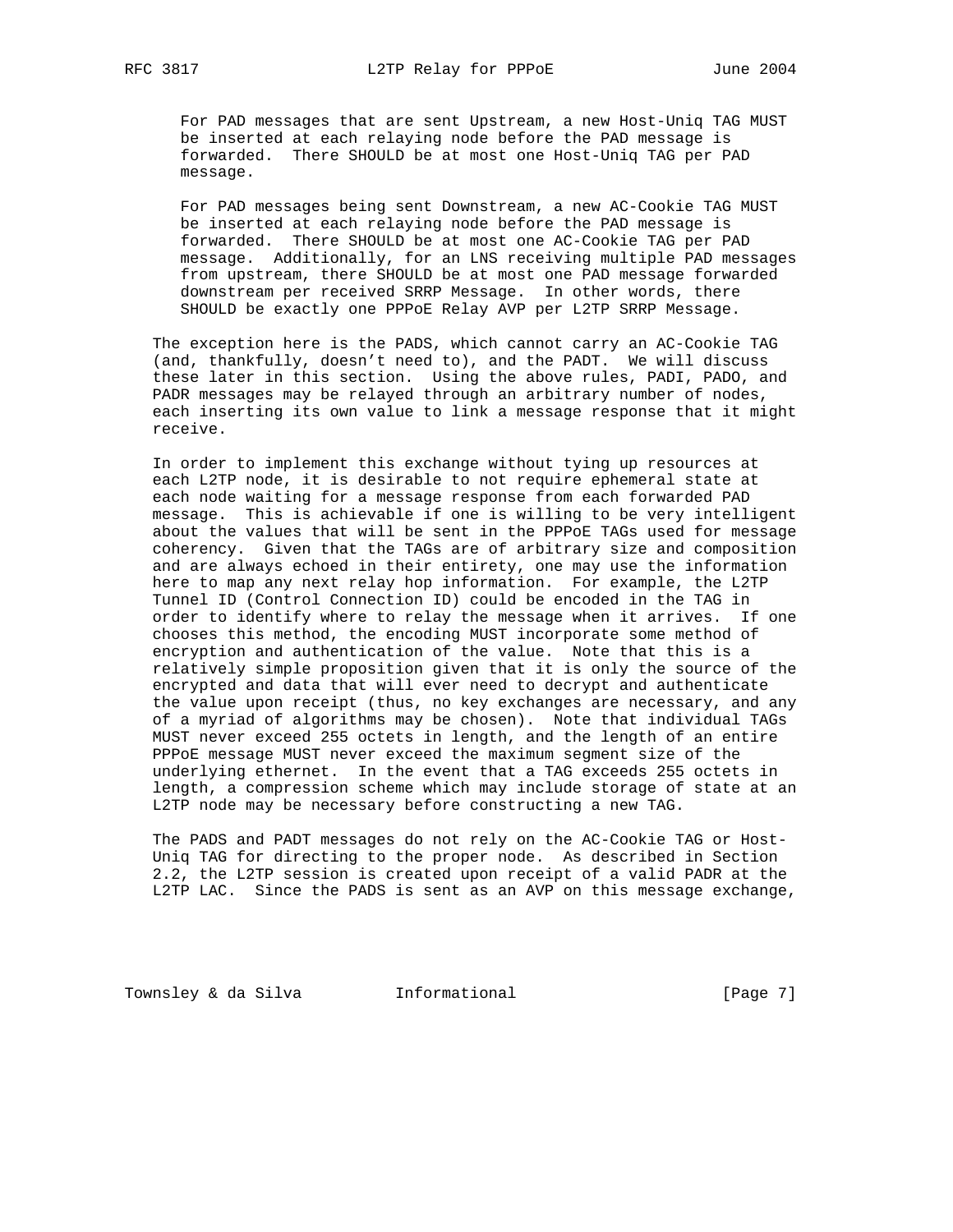its coherency may be secured via the L2TP session itself. Similarly for the PADT, as it is carried in the L2TP disconnect message (CDN) for the L2TP session.

 Clients are supposed to treat an AC-Cookie TAG as an opaque object. They differentiate PADOs only by MAC address, Service-Name TAG(s) and by AC-Name TAG(s). If an LAC sends multiple PADOs, they should contain different AC-Name TAGs.

 Furthermore, a node performing PPPoE L2TP Relay (such as an LAC) SHOULD attempt to distinguish or rate limit retransmitted PADx messages (perhaps via the source MAC address and/or arriving interface of the message) in order to limit the overloading of L2TP.

 Examples of this operation for a number of scenarios and considerations for certain deployment situations may be found in the Appendix of this document.

2.4. PPPoE Service Relay Capabilities Negotiation

 If the extensions defined in this document are present and configured for operation on a given Control Connection, the AVPs listed in this section MUST be present in the Start-Control-Connection-Request (SCCRQ) or Start-Control-Connection-Reply (SCCRP) messages during control connection setup.

2.4.1. PPPoE Service Relay Response Capability AVP

 The PPPoE Service Relay Response Capability AVP, Attribute Type 56, indicates to an L2TP peer that the PPPoE Service Relay (SRRQ, SRRP) messages and the PPPoE Relay AVP will be processed and responded to when received.

0  $1$  2 3 0 1 2 3 4 5 6 7 8 9 0 1 2 3 4 5 6 7 8 9 0 1 2 3 4 5 6 7 8 9 0 1 +-+-+-+-+-+-+-+-+-+-+-+-+-+-+-+-+-+-+-+-+-+-+-+-+-+-+-+-+-+-+-+-+  $|M|H|$  rsvd  $|$  Length  $|$  +-+-+-+-+-+-+-+-+-+-+-+-+-+-+-+-+-+-+-+-+-+-+-+-+-+-+-+-+-+-+-+-+ Attribute Type +-+-+-+-+-+-+-+-+-+-+-+-+-+-+-+-+

The Vendor ID is the IETF Vendor ID of 0.

This AVP MAY be hidden (the H bit MAY be 0 or 1).

 The M bit for this AVP may be set to 0 or 1. If the sender of this AVP does not wish to establish a connection to a peer which does not

Townsley & da Silva **Informational** 100 (Page 8)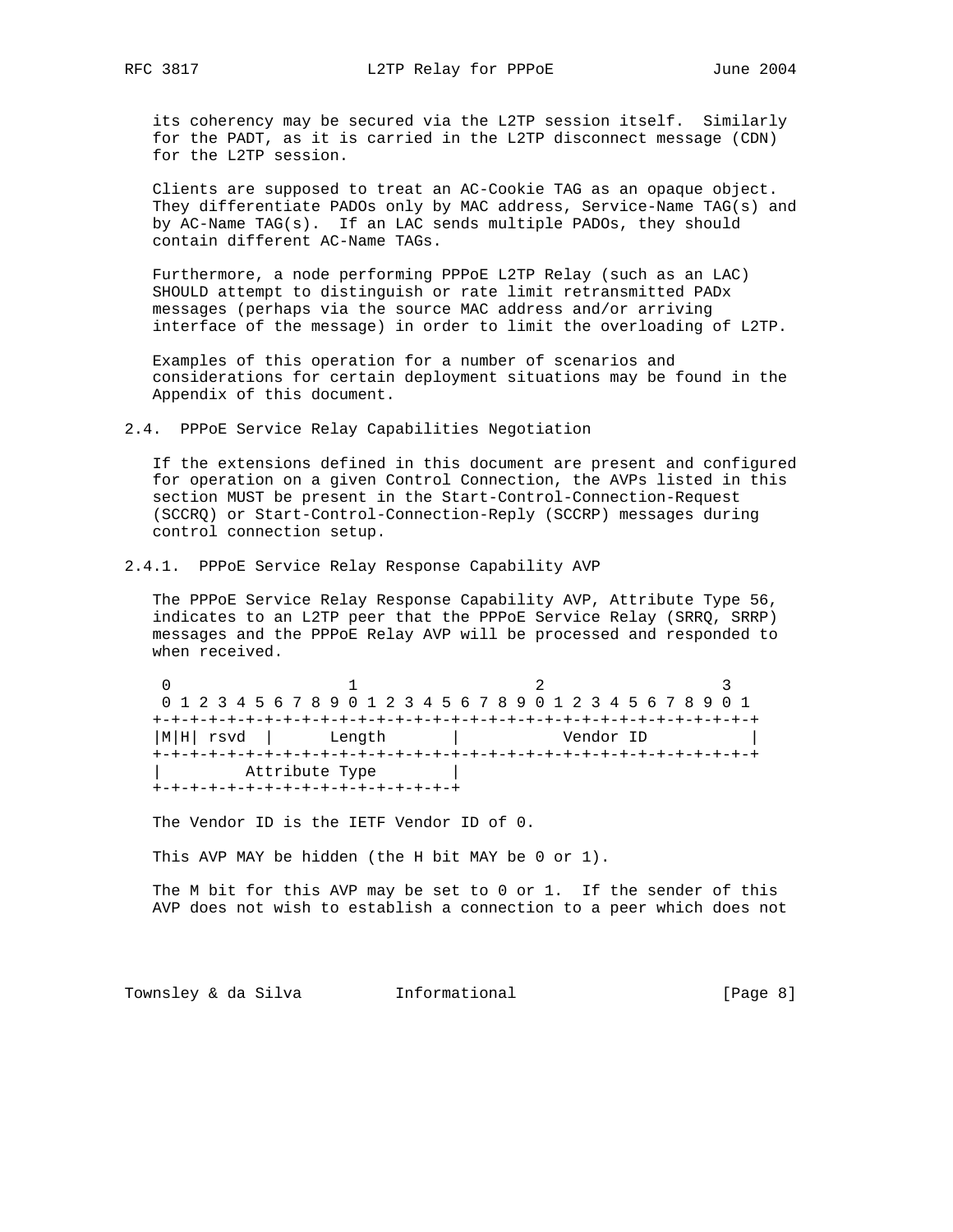understand this L2TP extension, it SHOULD set the M bit to 1, otherwise it MUST be set to 0.

The Length of this AVP is 6.

The AVP may be present in the following messages: SCCRQ, SCCRP

2.4.2. PPPoE Service Relay Forward Capability AVP

 The PPPoE Service Relay Forward Capability AVP, Attribute Type 57, indicates to an L2TP peer that PPPoE Service Relay (SRRQ, SRRP) messages and the PPPoE Relay AVP may be sent by this L2TP peer.

0  $1$  2 3 0 1 2 3 4 5 6 7 8 9 0 1 2 3 4 5 6 7 8 9 0 1 2 3 4 5 6 7 8 9 0 1 +-+-+-+-+-+-+-+-+-+-+-+-+-+-+-+-+-+-+-+-+-+-+-+-+-+-+-+-+-+-+-+-+ |M|H| rsvd | Length | +-+-+-+-+-+-+-+-+-+-+-+-+-+-+-+-+-+-+-+-+-+-+-+-+-+-+-+-+-+-+-+-+ | Attribute Type | +-+-+-+-+-+-+-+-+-+-+-+-+-+-+-+-+

The Vendor ID is the IETF Vendor ID of 0.

This AVP MAY be hidden (the H bit MAY be 0 or 1).

 The M bit for this AVP may be set to 0 or 1. If the sender of this AVP does not wish to establish a connection to a peer which does not understand this L2TP extension, it SHOULD set the M bit to 1, otherwise it MUST be set to 0.

The Length of this AVP is 6.

The AVP may be present in the following messages: SCCRQ, SCCRP

3. L2TP Service Relay Messages

 This section identifies two new L2TP messages used to deliver PPPoE PADI and PADO messages.

3.1. Service Relay Request Message (SRRQ)

 The Service Relay Request Message (SRRQ), Message Type 18, is sent by an LAC to relay requests for services. This document defines one new AVP that may be present to request service in section 2. Further service relay mechanisms may also use this message in a similar context. Discussion of other service relay mechanisms are outside the scope of this document.

Townsley & da Silva **Informational** (Page 9)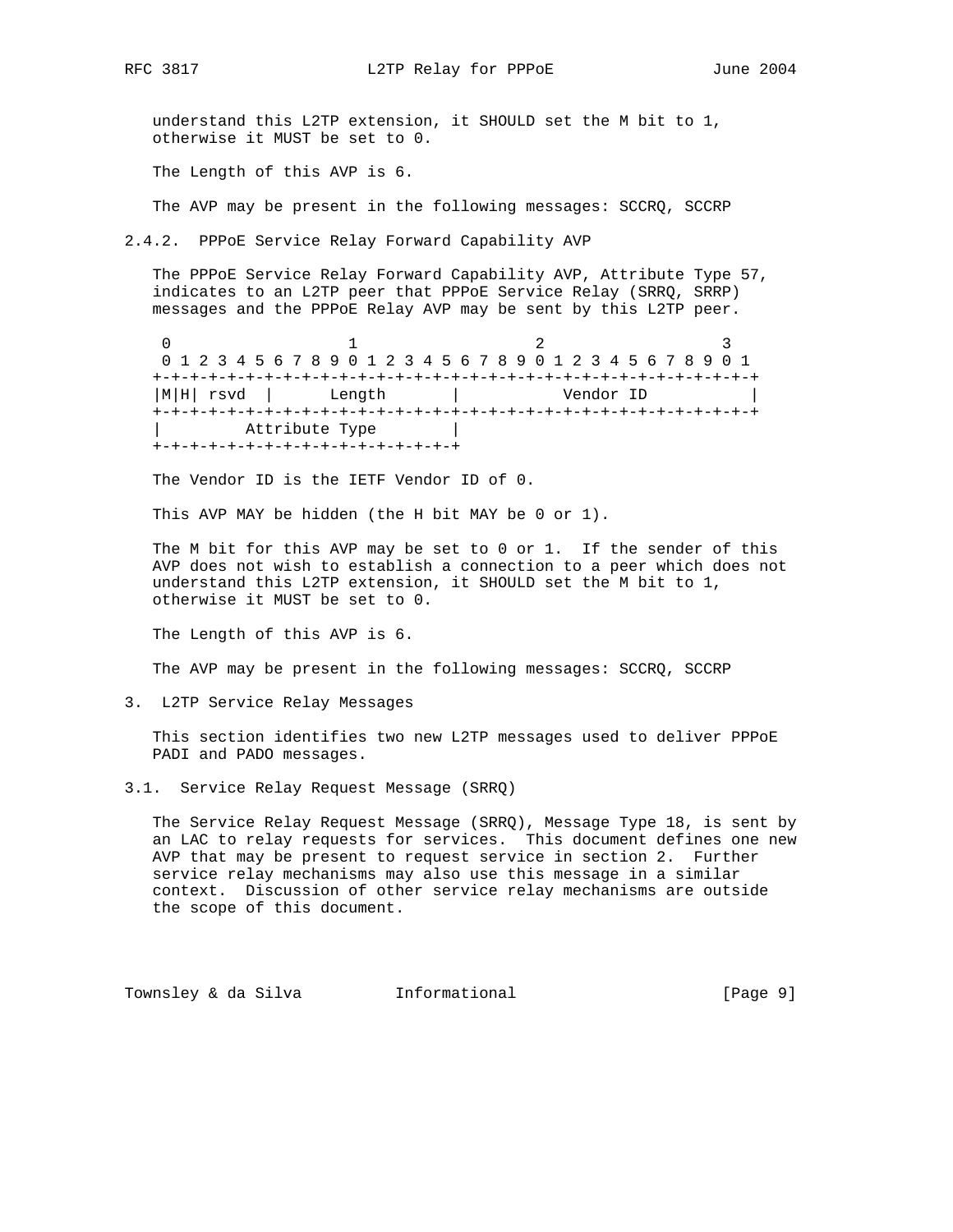# 3.2. Service Relay Reply Message (SRRP)

 The Service Relay Reply Message (SRRP), Message Type 19, is sent by an LAC to relay responses of requests for services. This document defines one new AVP that may be present as a response to a request for service in section 2. Further service relay mechanisms may also use this message in a similar context. Discussion of other service relay mechanisms are outside the scope of this document.

4. PPPoE Relay AVP

 The PPPoE Relay AVP, Attribute Type 55, carries the entire PADI, PADO, PADR, PADS and PADT messages within, including Ethernet MAC source and destination addresses. This is the only AVP necessary for relay of all PAD messages via L2TP.

0  $1$  2 3 0 1 2 3 4 5 6 7 8 9 0 1 2 3 4 5 6 7 8 9 0 1 2 3 4 5 6 7 8 9 0 1 +-+-+-+-+-+-+-+-+-+-+-+-+-+-+-+-+-+-+-+-+-+-+-+-+-+-+-+-+-+-+-+-+ |M|H| rsvd | Length | Vendor ID | +-+-+-+-+-+-+-+-+-+-+-+-+-+-+-+-+-+-+-+-+-+-+-+-+-+-+-+-+-+-+-+-+ | Attribute Type | PPPOE PAD Message ... +-+-+-+-+-+-+-+-+-+-+-+-+-+-+-+-+-+-+-+-+-+-+-+-+-+-+-+-+-+-+-+-+ ... (Until end of message is reached) +-+-+-+-+-+-+-+-+-+-+-+-+-+-+-+-+-+-+-+-+-+-+-+-+-+-+-+-+-+-+-+-+

The Vendor ID is the IETF Vendor ID of 0.

This AVP MAY be hidden (the H bit MAY be 0 or 1).

The M bit for this AVP may be set to 0 or 1. If the sender of this AVP does not wish to establish a connection to a peer which does not understand this L2TP extension, it SHOULD set the M bit to 1, otherwise it MUST be set to 0.

The Length of this AVP is 6 plus the length of the PPPoE PAD Message.

 The AVP may be present in the following messages: SRRQ, SRRP, ICRQ, ICRP, ICCN, and CDN.

5. Security Considerations

 PPPoE has a number of known security weaknesses that are not described here. For example, an intruder between a PPPoE Host and a PPPoE AC who can observe or modify PPPoE Active Discovery traffic has numerous opportunities for denial of service and other attacks. The use of the L2TP extensions described here makes it possible to tunnel PPPoE discovery packets between the LAC and LNS, extending the path

Townsley & da Silva 1nformational (Page 10)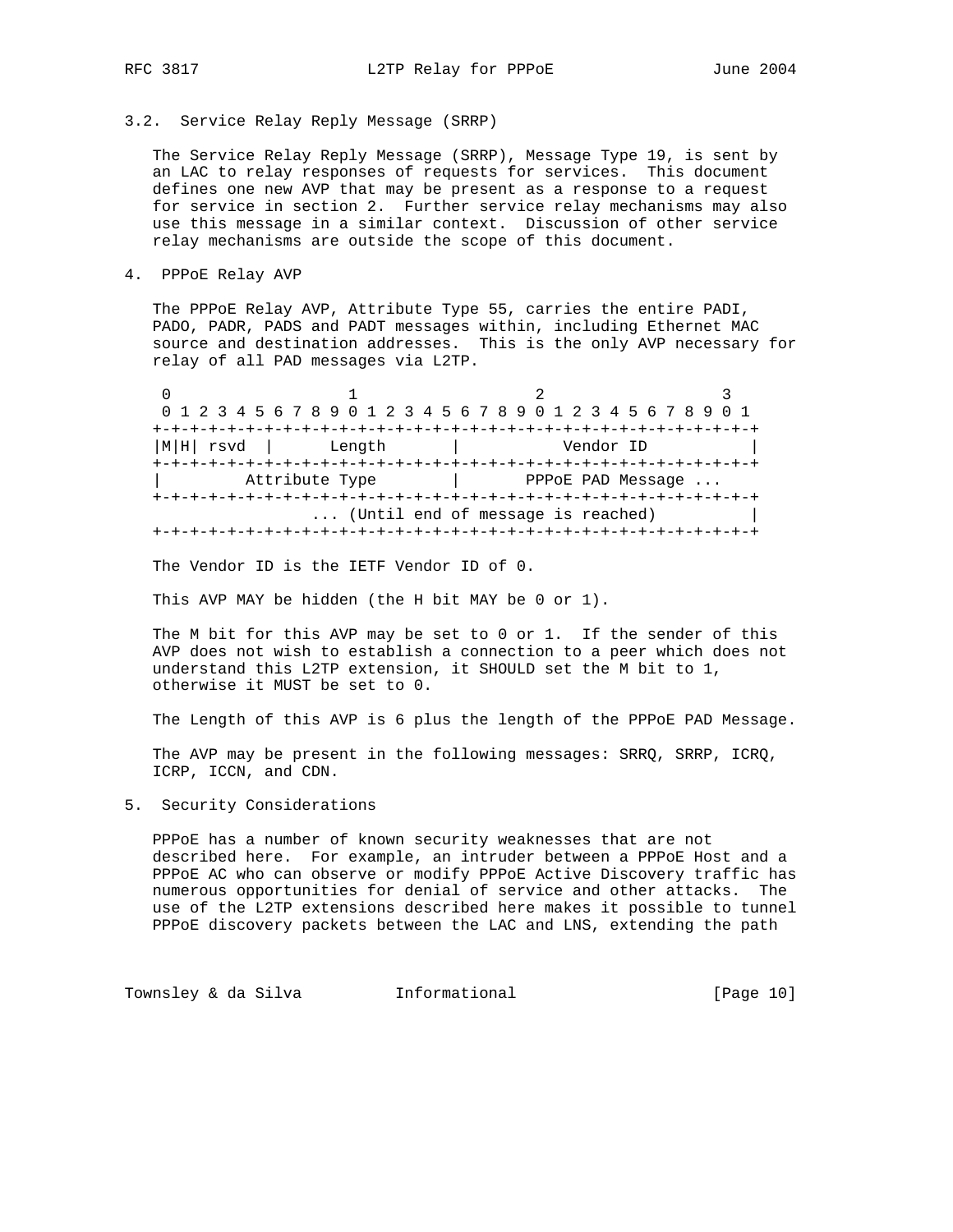which the PPPoE Active Discovery packets are transported. There are two possible implications of this. First, the tunneled packets may now be observable by an intruder having access to traffic along the L2TP tunnel path. This MAY make information regarding service offerings or host identity easier to obtain to a rogue party given that it is being sent over a wider variety of media, and presumably over a longer distance and/or more hops or administrative domains. Whether this information could be used for malicious purposes depends on the information contained within, but it is conceivable that this could be sensitive information, and this mechanism increases the possibility that this information would be presented to an interloper. Second, it may also be possible for an intruder to modify PPPoE Active Discovery traffic while it is being carried within L2TP control messages.

 There are at least two methods defined to help thwart this inspection or modification by an unauthorized individual. One of the two MUST be used if the service discovery information is considered to be sensitive and is traversing an untrusted network. The first suggested method is AVP hiding described in [2]. This may be used to hide the contents of the packets in transit, though offers no integrity protection against modification of data in the AVP. The second and more secure method is protecting L2TP with IPsec as defined in [6].

6. IANA Considerations

 This document requires three new "AVP Attribute" (attribute type) numbers to be assigned through IETF Consensus [5] as indicated in Section 10.1 of [2].

- 1. PPPoE Relay AVP (section 4.0)
- 2. PPPoE Relay Response Capability AVP (section 2.4.1)
- 3. PPPoE Relay Forward Capability AVP (section 2.4.2)

 This document requires two new "Message Type" numbers to be assigned through IETF Consensus [5] as indicated in Section 10.2 of [2].

- 1. Service Relay Request Message (SRRQ) (Section 3.1)
- 2. Service Relay Reply Message (SRRP) (Section 3.2)

 There are no additional requirements on IANA to manage numbers in this document or assign any other numbers.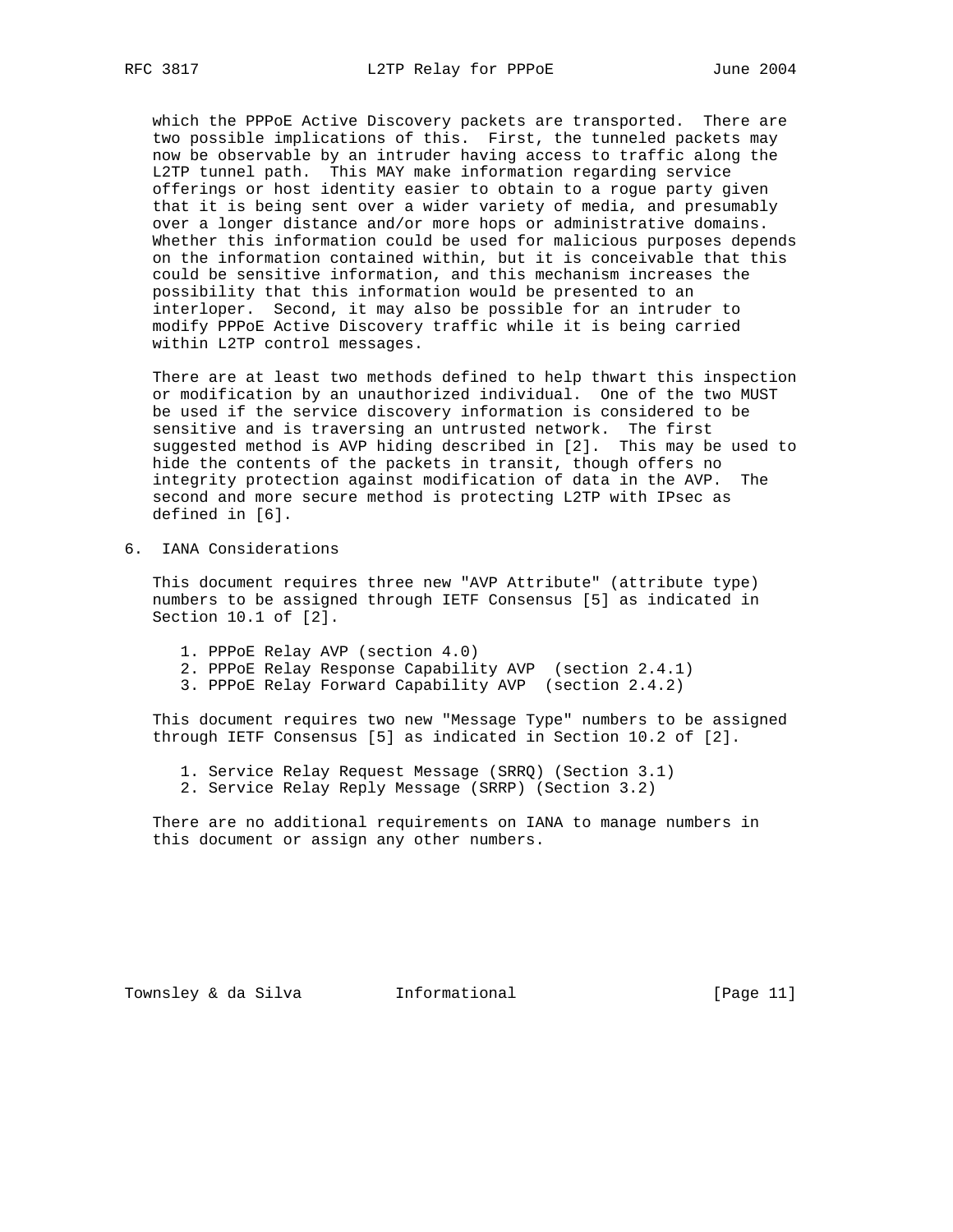7. Acknowledgements

 Thanks to Vinay Shankarkumar for valuable review, comment, and implementation.

 Thanks to David Skoll and a number of others on pppoe@ipsec.org for providing very helpful discussion about their PPPoE implementations.

 Thanks to Ross Wheeler, Louis Mamakos, and David Carrel for providing valuable clarifications of PPPoE [1] while designing this protocol.

- 8. References
- 8.1. Normative References
	- [1] Mamakos, L., Lidl, K., Evarts, J., Carrel, D., Simone, D. and R. Wheeler, "A Method for Transmitting PPP Over Ethernet (PPPoE)", RFC 2516, February 1999.
	- [2] Townsley, W., Valencia, A., Rubens, A., Pall, G., Zorn, G. and B. Palter, "Layer Two Tunneling Protocol 'L2TP'", RFC 2661, August 1999.
	- [3] Simpson, W., "The Point-to-Point Protocol (PPP)", STD 51, RFC 1661, July 1994.
	- [4] Bradner, S., "Key words for use in RFCs to Indicate Requirement Levels", BCP 14, RFC 2119, March 1997.
	- [5] Narten, T. and H. Alvestrand, "Guidelines for Writing an IANA Considerations Section in RFCs", BCP 26, RFC 2434, October 1998.
- 8.2. Informative References
	- [6] Patel, B., Aboba, B., Dixon, W., Zorn, G. and S. Booth, "Securing L2TP Using IPsec," RFC 3193, November 2001.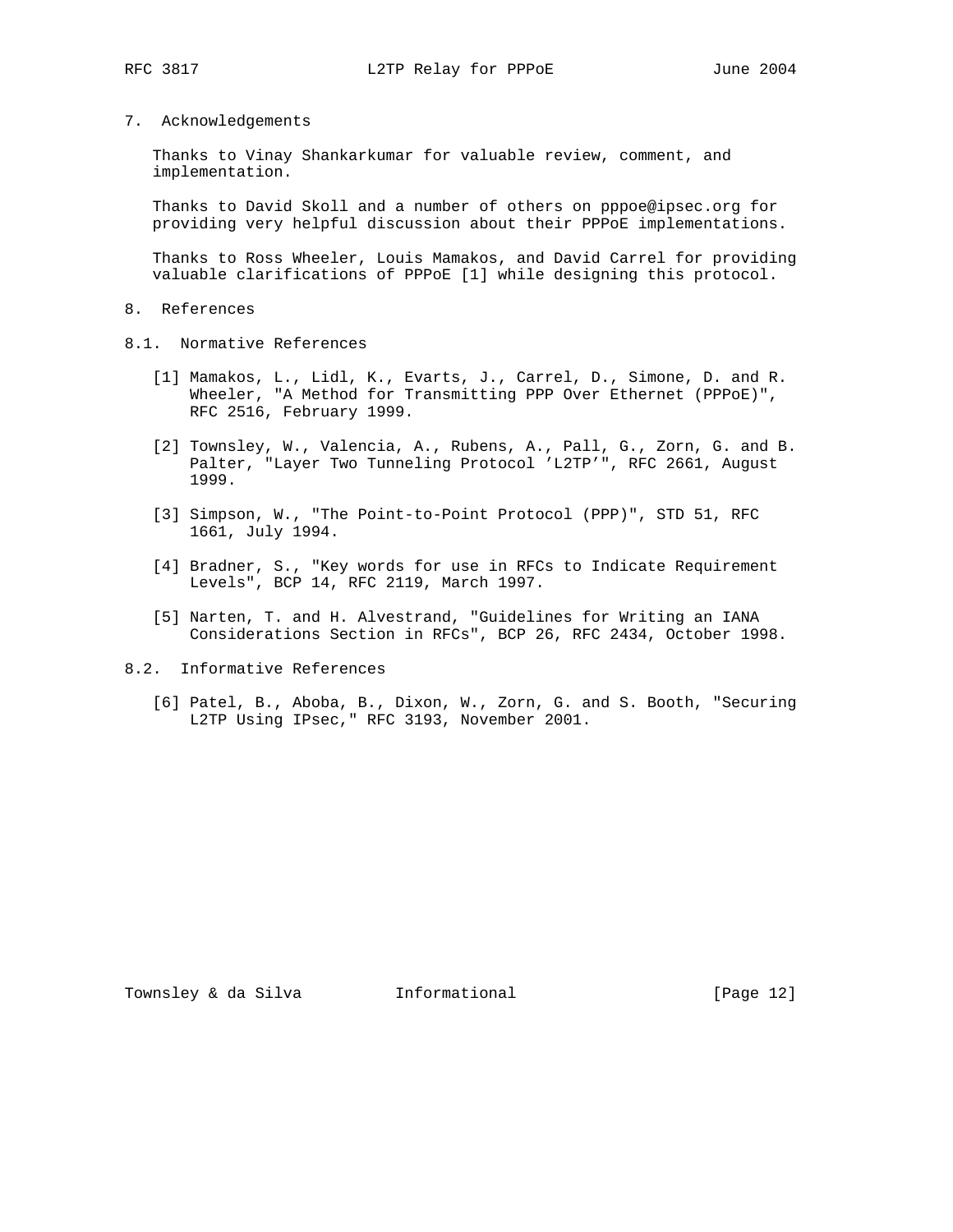Appendix A: PPPoE Relay in Point to Multipoint Environments

 The PPPoE PADI message in its native form, is sent as a broadcast message on an Ethernet link. Thus, more than one AC concentrator could conceivably receive and respond to this message. Similarly, a

 PPPoE interface could be associated with more than one L2TP Control Connection, in order to query multiple LNSs with potentially varying service profiles, as well as to load balance requests.

 As the PADI message is propagated, one may choose to replicate the message to multiple Control Connections in order to mimic the behavior of the PADI being sent on an ethernet link with multiple ACs attached. If the number of replicated nodes is large, and the number of hops deep, then an unmanageable "fan-out" of PADI propagation may occur. Thus, care should be taken here to only replicate messages to multiple Control Connections when it is absolutely necessary.

 The only case where it is seems necessary to replicate messages to multiple destinations is in the case where each destination is known to have varying service policies that all need to be advertised to a PPPoE Host for its gathering and selection. At the time of this writing, the authors know of no PPPoE Host implementations that take advantage of this ability (instead, responding to only a single PPPoE PADO). This, of course, is subject to change if and when PPPoE implementations are advanced to this stage.

 In cases where multiple Control Connections may exist to multiple LNSs for load balancing purposes, L2TP Service Relay should take measures to try one Control Connection at a time, rather than broadcasting to all Control Connections simultaneously.

Appendix B: PAD Message Exchange Coherency Examples

Example 1: "PPPoE Relay With Multiple LNSs"



 This example assumes that there is good reason to send a copy of the PADI to both LNSs (e.g., each LNS may have a different service profile to offer).

Townsley & da Silva 1nformational 100 [Page 13]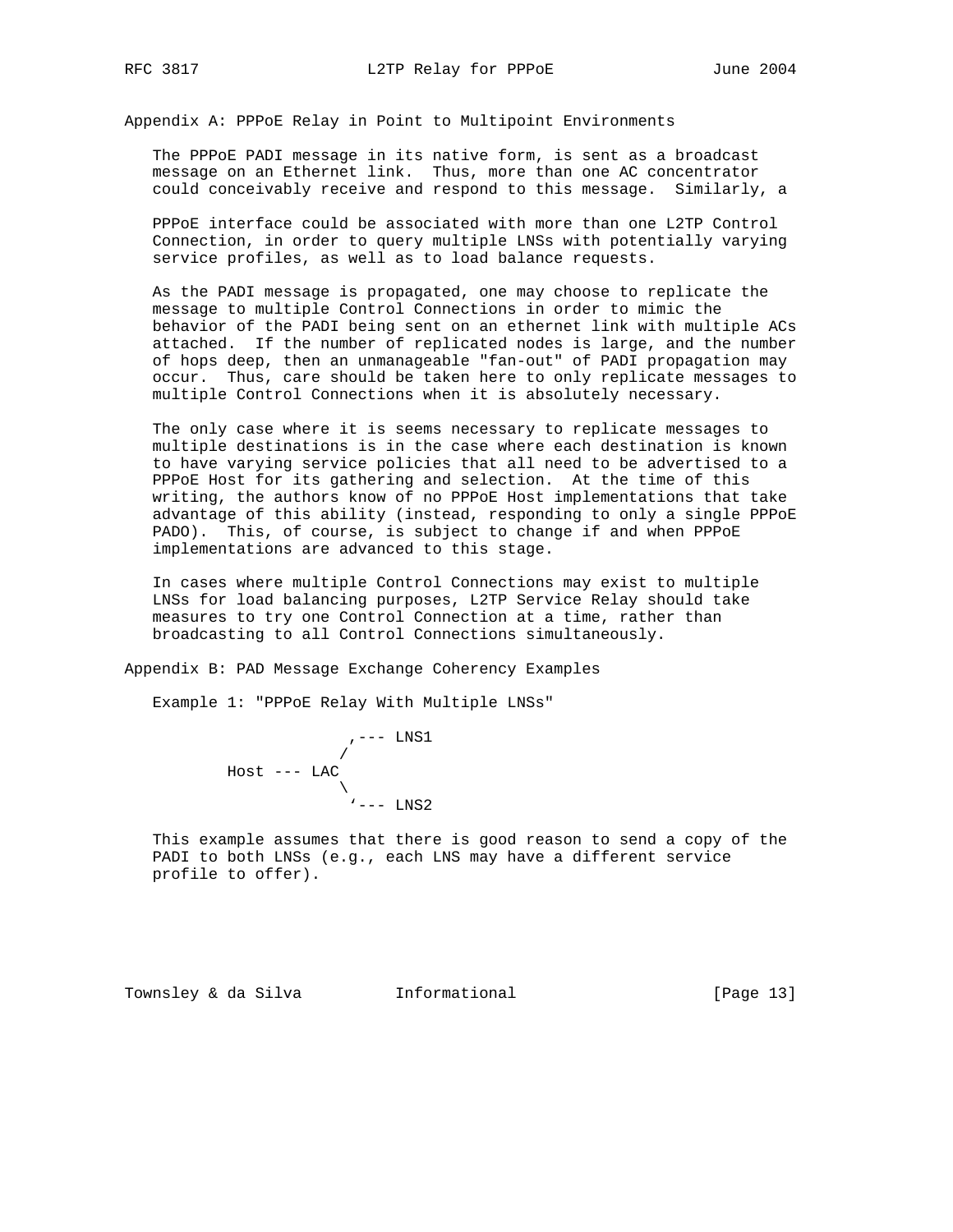- 1) a. Host sends PADI via broadcast MAC address to LAC
	- b. LAC replicates the PADI message and forwards a copy to LNS1 Host-Uniq = R1 (assigned)
	- c. LAC replicates the PADI message and forwards a copy to LNS2 Host-Uniq = R2 (assigned)
- 2) a. LNS1 responds with PADO to LAC Host-Uniq = R1 (echoed) AC-Cookie = C1 (assigned)
	- b. LNS1 responds with PADO to LAC Host-Uniq = R2 (echoed) AC-Cookie = C2 (assigned)
	- c. LAC forwards both PADO messages to Host with source MAC set to MAC address of LAC. PADO from (2a) is assigned new AC-Cookie C1' and PADO from (2b) is given AC-Cookie C2'
- 3) a. Host sends PADR to MAC address of LAC (choosing one) AC-Cookie = C1' (echoed)
	- b. LAC knows to forward PADR to LNS1 based on C1' AC-Cookie = C1 (echoed)
- 4) Session Establishment at the LAC commences, with further PAD messages carried within the context of the L2TP session itself. No need to inspect the AC-Cookie TAG or Host-Uniq TAG from this point forward in order to direct messages properly.

Example 2: "PPPoE Relay With L2TP Tunnel-Switching"

Host --- LAC ---- LNS1 ---- LNS2

1) a. Host sends PADI to LAC.

- b. LAC sends PADI to LNS1 Host-Uniq = R1 (assigned)
- c. LNS1 sends PADI to LNS2 Host-Uniq = R2 (assigned)
- 2) a. LNS2 responds to LNS1 with PADO Host-Uniq = R2 (echoed) AC-Cookie = C1 (assigned)

Townsley & da Silva informational [Page 14]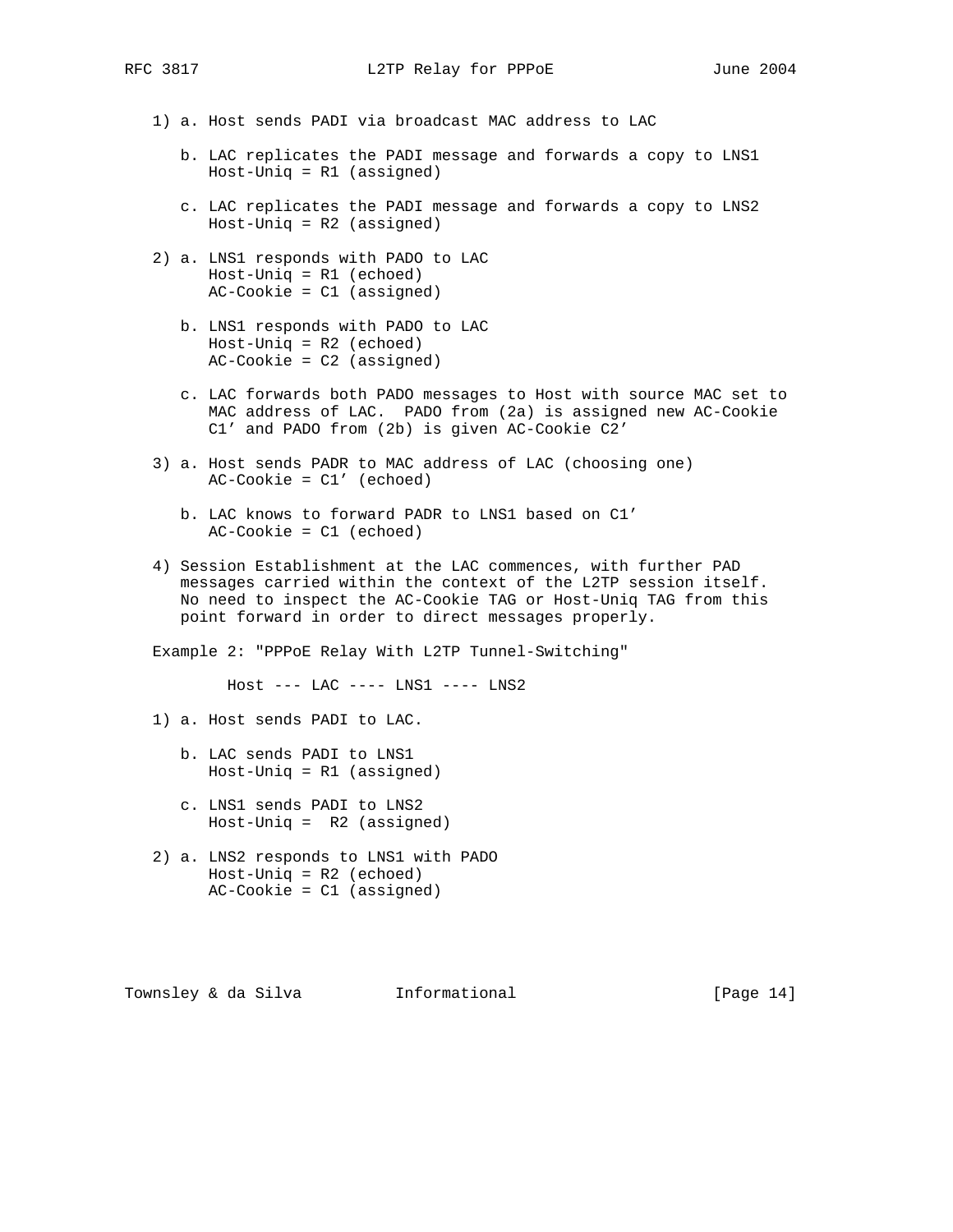- b. LNS1 relays PADO to LAC Host-Uniq = R1 (echoed)  $AC-Cookie = C1'$  (assigned)
- c. LAC sends PADO to Host  $AC-Cookie =  $Cl'$  (assigned)$
- 3) a. Host sends PADR to MAC address of LAC AC-Cookie = C1'' (echoed)
	- b. LAC sends PADR to LNS1 AC-Cookie = C1' (echoed)
	- c. LNS1 sends PADR to LNS2 AC-Cookie = C1 (echoed)
- 4) Session Establishment at the LAC, LNS1 and LNS2 commences, with further PAD messages carried within the context of the L2TP session itself. No need to inspect the AC-Cookie TAG or Host-Uniq TAG from this point forward in order to direct messages properly.

Example 3: "PPPoE Relay With Multiple PPPoE ACs"

$$
, --- AC1
$$
\n
$$
- - LAC --- LNS
$$
\n
$$
--- AC2
$$

 In this example, AC1 and AC2 are PPPoE access concentrators on a broadcast domain. Sequence of operation is as follows.

- 1) a. Host sends PADI to LAC.
	- b. LAC sends PADI to LNS Host-Uniq = R1 (assigned)
	- c. LNS broadcasts PADI to AC1 and AC2 Host-Uniq = R2 (assigned)
- 2) a. AC1 sends PADO to LNS Host-Uniq = R2 (echoed) AC-Cookie = C1 (assigned)
	- b. AC2 sends PADO to LNS Host-Uniq = R2 (echoed) AC-Cookie = C2 (assigned)

Townsley & da Silva Informational [Page 15]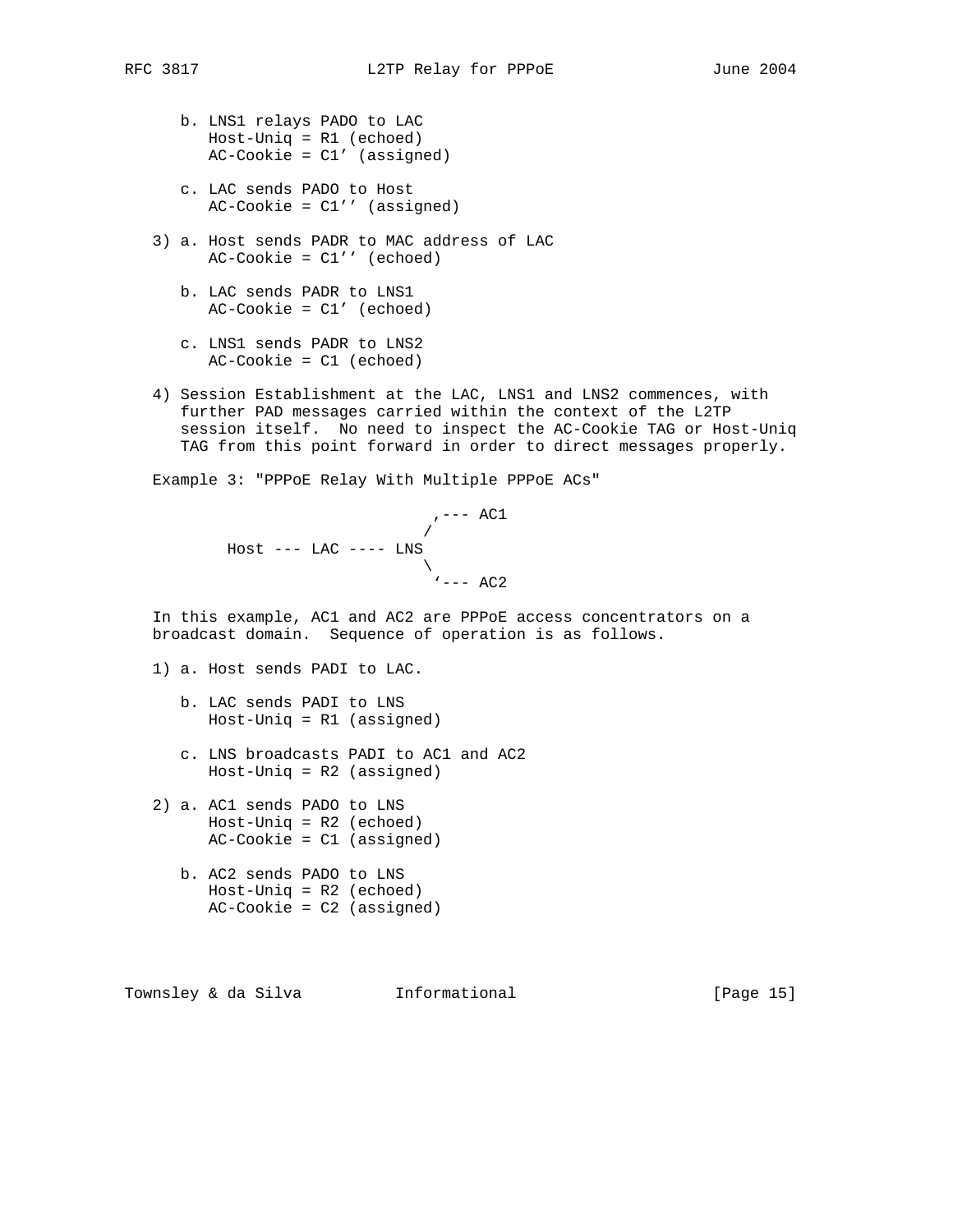- c. LNS sends two PADOs to LAC Host-Uniq = R1 (echoed)  $AC-Cookie$  (assigned) =  $C1'$  and  $C2'$ , respectively
- d. LAC sends two PADOs to Host Host-Uniq = R1 AC-Cookie (assigned) = C1'' and C2'', respectively
- 3) a. Host sends PADR with to LAC to select service from AC2. AC-Cookie = C2'' (echoed)
	- b. LAC sends PADR to LNS AC-Cookie = C2' (echoed)
	- c. LAC sends PADR to AC2 AC-Cookie = C1 (echoed)
- 4) Session Establishment at the LAC, LNS and AC2 commences, with further PAD messages carried within the context of the L2TP session or PPPoE session itself. No need to inspect the AC-Cookie TAG or Host-Uniq TAG from this point forward in order to direct messages properly.

Authors' Addresses

 W. Mark Townsley cisco Systems 7025 Kit Creek Road Research Triangle Park, NC 27709

EMail: mark@townsley.net

 Ron da Silva AOL Time Warner 12100 Sunrise Valley Dr Reston, VA 20191

EMail: rdasilva@va.rr.com